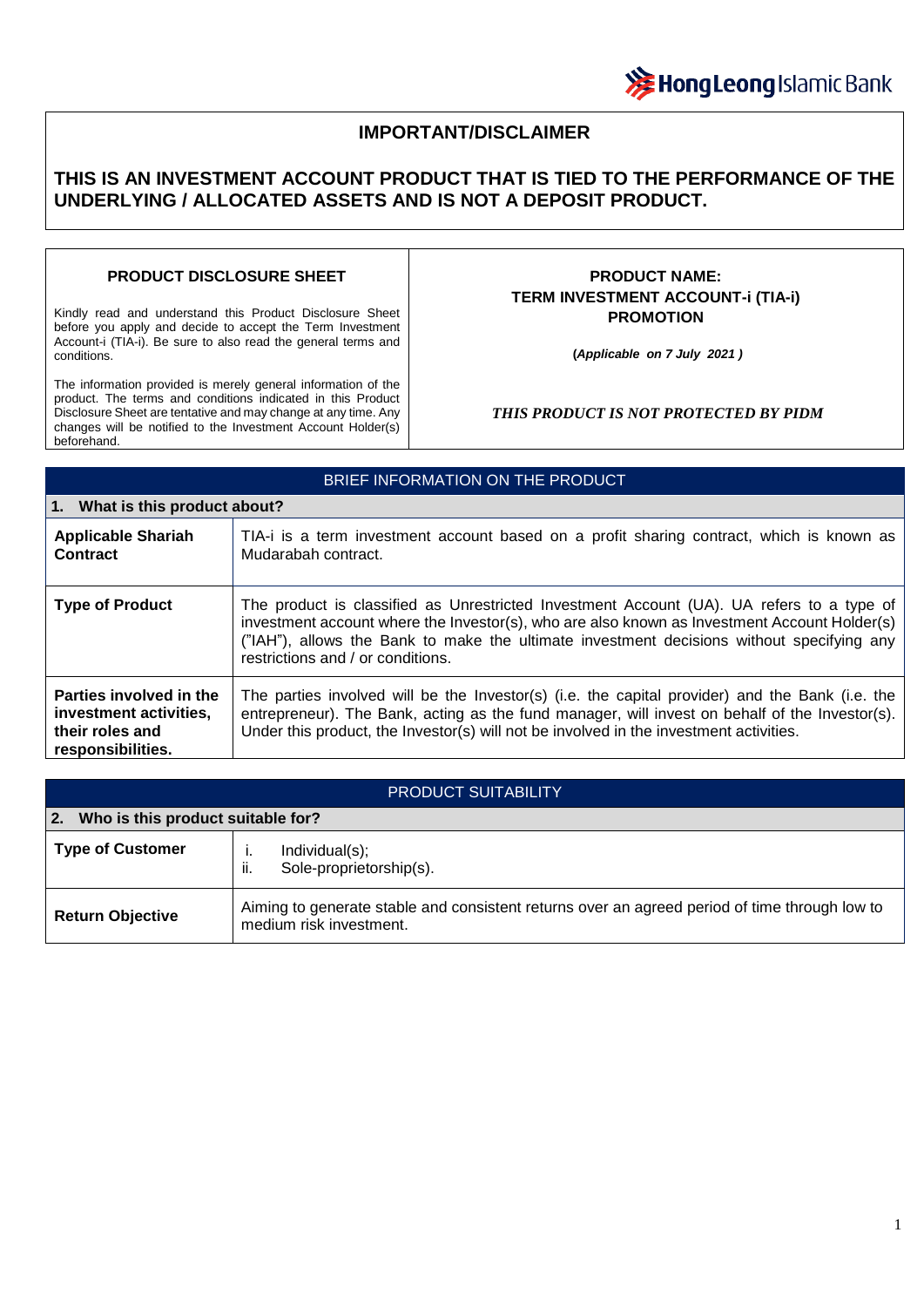

| <b>KEY PRODUCT FEATURES</b>          |                                                                                                                                                                                                                                                                                                                                                                                                                                                                                                                                                                                                                                                                                                                                                                                                                                                                                                                                                                                                                                                                                                                                                                                                                                                                               |  |
|--------------------------------------|-------------------------------------------------------------------------------------------------------------------------------------------------------------------------------------------------------------------------------------------------------------------------------------------------------------------------------------------------------------------------------------------------------------------------------------------------------------------------------------------------------------------------------------------------------------------------------------------------------------------------------------------------------------------------------------------------------------------------------------------------------------------------------------------------------------------------------------------------------------------------------------------------------------------------------------------------------------------------------------------------------------------------------------------------------------------------------------------------------------------------------------------------------------------------------------------------------------------------------------------------------------------------------|--|
| 3. What am I investing in?           |                                                                                                                                                                                                                                                                                                                                                                                                                                                                                                                                                                                                                                                                                                                                                                                                                                                                                                                                                                                                                                                                                                                                                                                                                                                                               |  |
| <b>Investment Strategy</b>           | The fund will be invested in selected qualities of Shariah compliant financing assets which are<br>House Financing-i, Personal Financing-i and BCB Term Financing-i within HLISB.                                                                                                                                                                                                                                                                                                                                                                                                                                                                                                                                                                                                                                                                                                                                                                                                                                                                                                                                                                                                                                                                                             |  |
| <b>Minimum Investment</b><br>Amount  | RM2,000 (Ringgit Malaysia Two Thousand)                                                                                                                                                                                                                                                                                                                                                                                                                                                                                                                                                                                                                                                                                                                                                                                                                                                                                                                                                                                                                                                                                                                                                                                                                                       |  |
| <b>Investment Tenure</b>             | 6 months                                                                                                                                                                                                                                                                                                                                                                                                                                                                                                                                                                                                                                                                                                                                                                                                                                                                                                                                                                                                                                                                                                                                                                                                                                                                      |  |
| <b>Profit Sharing Ratio</b><br>(PSR) | Any profit gained from the TIA-i is shared between Investor(s) and the Bank according to a<br>$\bullet$<br>mutually pre-agreed Profit Sharing Ratio (PSR) of 85:15 for 6 months respectively.<br>The PSR may also be changed from time to time. If there are any change(s) in the terms<br>$\bullet$<br>and conditions, the Bank will inform the Investor(s) of the change(s) through the common<br>communication channels of the Bank before the new terms and conditions take effect;<br>If excess profit is generated from TIA-i above the expected profit rate, Investor(s) agrees to<br>$\bullet$<br>forego or waive the excess profit under the Shariah principle of Tanazul. The excess profit<br>will be kept by the Bank.<br>Under the Mudarabah concept, profits will be shared between the Investor(s) and the Bank<br>$\bullet$<br>according to a mutually pre-agreed PSR. For losses, on the other hand, the financial losses<br>will be borne entirely by the Investor(s) while the Bank, as the Fund Manager (i.e. the<br>Entrepreneur), will suffer losses in terms of time and effort lost that was spent over the<br>investment and not in monetary terms. Unless, the losses are due to the Bank's misconduct,<br>negligence or breach of specified terms. |  |
| <b>Profit Payment Method</b>         | Profit payment is calculated daily and credited at the end of the investment tenure (i.e. 6<br>$\bullet$<br>months).<br>Profit payment will be credited into Investor(s)'s Current Account-i / Savings Account-i<br>$\bullet$<br>(CASA-i) within Hong Leong Islamic Bank (HLISB) or Current Account / Savings Account<br>(CASA) within Hong Leong Bank (HLB), based on the agreed PSR.                                                                                                                                                                                                                                                                                                                                                                                                                                                                                                                                                                                                                                                                                                                                                                                                                                                                                        |  |
| <b>Fees &amp; Charges</b>            | None                                                                                                                                                                                                                                                                                                                                                                                                                                                                                                                                                                                                                                                                                                                                                                                                                                                                                                                                                                                                                                                                                                                                                                                                                                                                          |  |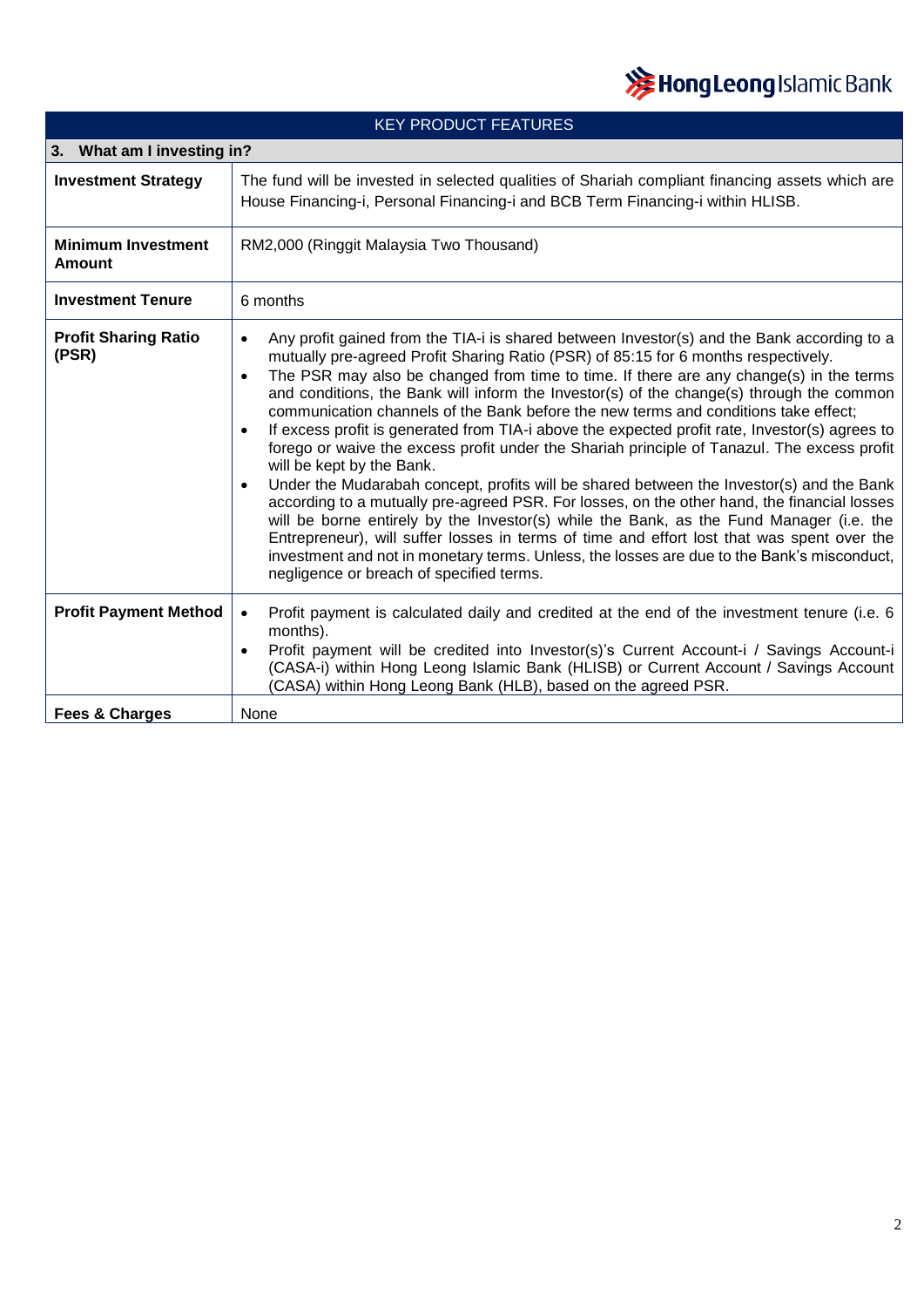

| <b>Reinvestment/ Auto-</b><br>renewal<br><b>Sample of Profit</b><br><b>Calculation</b> |          | 1. Investor(s) has the options to select the following renewal feature(s):<br>With Auto Renewal:<br>$\bullet$<br>a) Auto renew principal only (P) - Profit will be credited into Investor(s)'s CASA-i (HLISB)<br>or CASA (HLB); or<br>b) Auto renew principal with profit (P+I).<br>Without Auto Renewal – investment will mature at the end of the investment tenure (i.e.<br>6 months). Principal and profit will be credited into Investor(s)'s CASA-i (HLISB)/ CASA<br>$(HLB)$ .<br>2. Automatic renewals are not considered as active transactions. Moneys kept in investment<br>accounts on an automatic renewal arrangement will be transferred to the Registrar of Unclaimed<br>Moneys (RUM) after 7 years of automatic renewals.<br>3. If the investment in TIA-i is auto renewed, the indicative profit rate after auto renewal will be<br>equal to the HLISB indicative board rate.<br>Sample of daily profit calculation is as per the table below. |                  |                                             |                                |
|----------------------------------------------------------------------------------------|----------|-----------------------------------------------------------------------------------------------------------------------------------------------------------------------------------------------------------------------------------------------------------------------------------------------------------------------------------------------------------------------------------------------------------------------------------------------------------------------------------------------------------------------------------------------------------------------------------------------------------------------------------------------------------------------------------------------------------------------------------------------------------------------------------------------------------------------------------------------------------------------------------------------------------------------------------------------------------------|------------------|---------------------------------------------|--------------------------------|
|                                                                                        |          | (Numbers are for illustration purposes only)                                                                                                                                                                                                                                                                                                                                                                                                                                                                                                                                                                                                                                                                                                                                                                                                                                                                                                                    |                  |                                             |                                |
|                                                                                        |          | Date of<br><b>Subscription</b>                                                                                                                                                                                                                                                                                                                                                                                                                                                                                                                                                                                                                                                                                                                                                                                                                                                                                                                                  | 7 July 2021      | <b>Profit Sharing</b><br><b>Ratio (PSR)</b> | <b>Customer: Bank</b><br>85:15 |
|                                                                                        |          | <b>Principal</b><br>(Investment<br>Amount)                                                                                                                                                                                                                                                                                                                                                                                                                                                                                                                                                                                                                                                                                                                                                                                                                                                                                                                      | <b>RM 50,000</b> | Percentage of net<br>return to<br>customer  | 2.60% p.a.*                    |
|                                                                                        |          | Date of maturity                                                                                                                                                                                                                                                                                                                                                                                                                                                                                                                                                                                                                                                                                                                                                                                                                                                                                                                                                | 7 Jan 2022       | Investment<br><b>Tenure</b>                 | 6 months                       |
|                                                                                        |          | Note:<br>Percentage of Net Return to Customer = Profit Sharing Ratio x Gross Profit<br>$\bullet$<br>Profit Calculation = Principal x Percentage of return to customer x No. of days /<br>$\bullet$<br>365<br>Profit Payable to the Customer = RM 50,000 x 2.60%* x 184/365 = RM 655.34<br>*If there is an Overnight Policy Rate (OPR) change, the indicative profit rate for new<br>subscription (after the OPR change) may be changed.                                                                                                                                                                                                                                                                                                                                                                                                                                                                                                                         |                  |                                             |                                |
| <b>Premature</b><br><b>Redemption</b>                                                  | 1.<br>2. | Partial redemption is not allowed<br>Premature redemption is allowed with below condition(s);<br>2.1. No Profit will be paid for any TIA-i that has not completed its respective investment<br>tenure.                                                                                                                                                                                                                                                                                                                                                                                                                                                                                                                                                                                                                                                                                                                                                          |                  |                                             |                                |
| <b>Account Opening</b>                                                                 | 1.       | For existing CASA-i / CASA account holder(s), TIA-i subscription can be made through Hong<br>Leong Connect.<br>2. For non-existing CASA-i / CASA account holder, Investor(s) is required to open a CASA-i<br>over the counter. The Investor(s) will be given the access to Hong Leong Connect to subcribe<br>for TIA-i.                                                                                                                                                                                                                                                                                                                                                                                                                                                                                                                                                                                                                                         |                  |                                             |                                |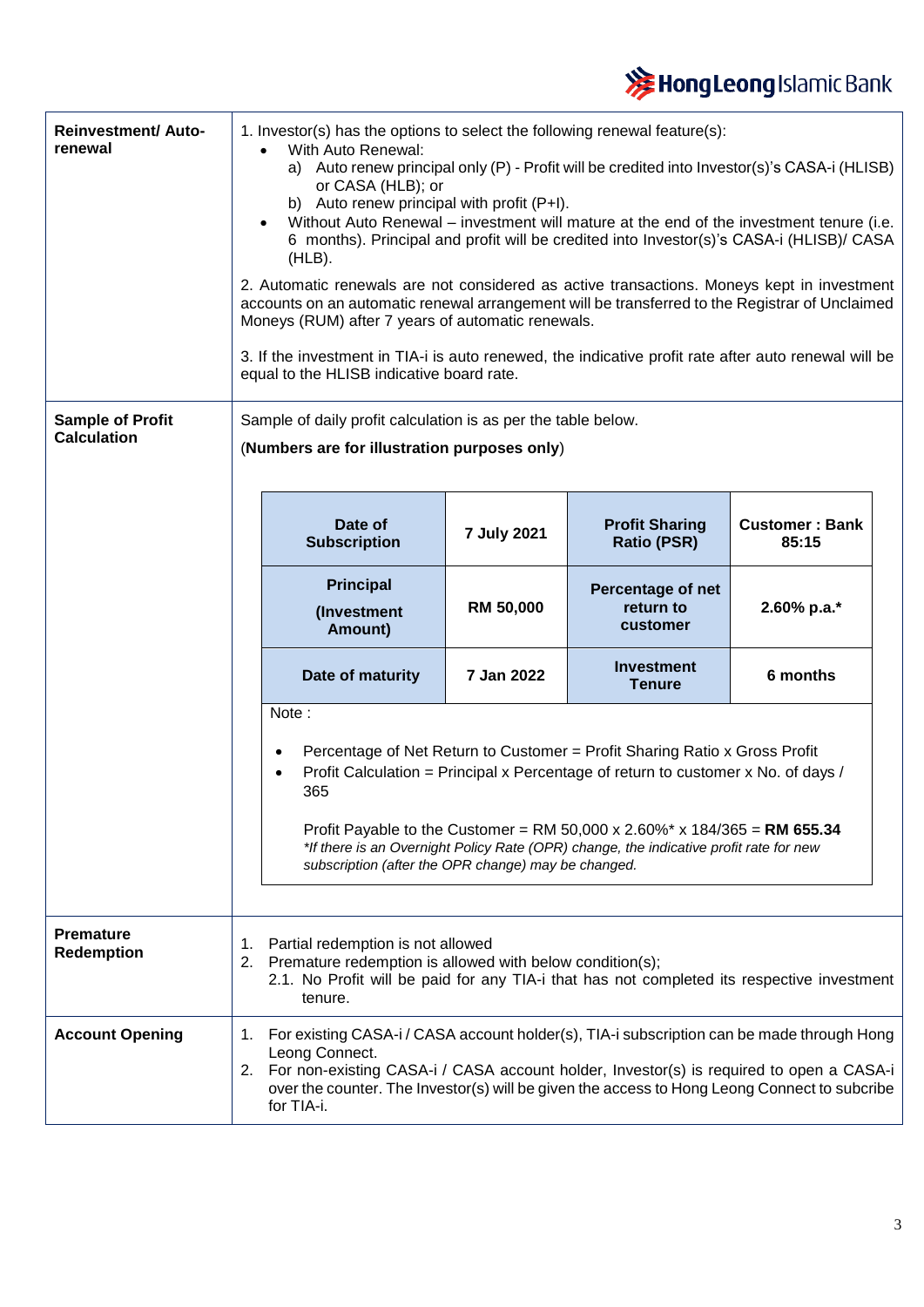# **X** Hong Leong Islamic Bank

| <b>TIA-i Redemption</b> | 1. TIA-i can only be redeemed through Hong Leong Connect.                                                                                                                                 |  |  |  |
|-------------------------|-------------------------------------------------------------------------------------------------------------------------------------------------------------------------------------------|--|--|--|
|                         | The redemption will be instantly credited into the Investor(s)'s CASA-i (HLISB)/ CASA<br>$(HLB)$ .                                                                                        |  |  |  |
|                         | 3. The Bank can suspend any redemption under any exceptional circumstances (e.g.<br>breach of contract, market wide failures, etc.) and/or in the best interest of the<br>$Investor(s)$ . |  |  |  |
| <b>Coverage by PIDM</b> | This product is not protected by PIDM                                                                                                                                                     |  |  |  |

## **1. 4. What are the possible outcomes of my investment?**

- 1. Investor(s) may receive higher returns than a term deposit, depending on the performance of the underlying investment asset.
- 2. The principal and returns of the investment are not guaranteed if TIA-i incurs losses or does not perform as expected

### **Possible Future Gain & Loss (Investment of RM 50,000)**

| <b>Best Market Simulation</b>                               |                       | <b>Worst Market Simulation</b>                              |                      |  | <b>Base Market Simulation</b>                               |                      |  |
|-------------------------------------------------------------|-----------------------|-------------------------------------------------------------|----------------------|--|-------------------------------------------------------------|----------------------|--|
| <b>Date</b>                                                 | <b>Feb 2020</b>       | Date                                                        | <b>Feb 2020</b>      |  | Date                                                        | <b>Feb 2020</b>      |  |
| <b>OPR</b>                                                  | Increase<br>50 ** bps | <b>OPR</b>                                                  | Decrease<br>75 **bps |  | <b>OPR</b>                                                  | Increase 25<br>**bps |  |
| <b>Profit Rate to</b><br>Investor(s) for 3<br>month tenure  | $*3.25\%$             | <b>Profit Rate to</b><br>Investor(s) for 3<br>month tenure  | $*2.00\%$            |  | <b>Profit Rate to</b><br>Investor(s) for 3<br>month tenure  | *3.00%               |  |
| *Number for illustration purpose only<br>** $1bps = 0.0001$ |                       | *Number for illustration purpose only<br>** $1bps = 0.0001$ |                      |  | *Number for illustration purpose only<br>** $1bps = 0.0001$ |                      |  |

\*This is on the assumption that the current Indicative Profit Rate to Investor(s) for 3 months tenure is 2.75%

### Note:

The Best Market and Worst Market scenarios are based on the last ten years' data of Bank Negara Malaysia (BNM)'s highest (26 April 2006) and lowest (8 August 2005) Overnight Policy Rate (OPR) levels, which are assumed to directly impact returns through full transfer of OPR increase/decrease to portfolio returns (i.e. 25 bps increase or 55 bps decrease in returns), assuming all other factors remain the same.

# VALUATION

**The Bank will perform valuation of the underlying assets of the Fund in accordance with the sound industry practice and consistent with applicable Malaysian Financial Reporting Standards ("MFRS") which will be carried out on a monthly basis.**

The Fund performance report will be made available together with the quarterly financial statements at all branches and published via website at<https://www.hlisb.com.my/IA-i>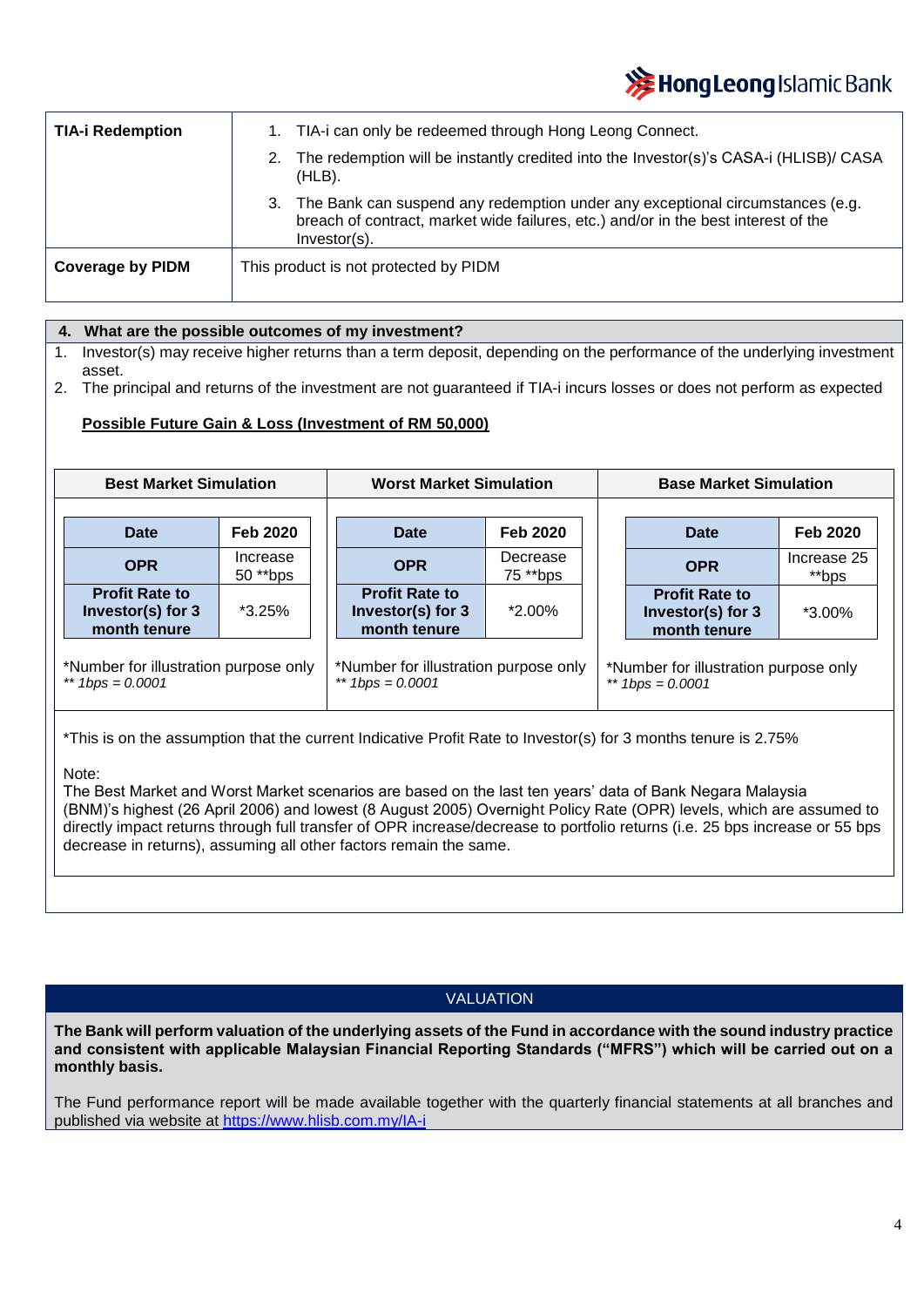

| <b>KEY RISKS</b>                                           |                                                                                                                                                                                                                                                                                                                                                                                                                                                                                                                                                                                                                                                                                                                                           |  |
|------------------------------------------------------------|-------------------------------------------------------------------------------------------------------------------------------------------------------------------------------------------------------------------------------------------------------------------------------------------------------------------------------------------------------------------------------------------------------------------------------------------------------------------------------------------------------------------------------------------------------------------------------------------------------------------------------------------------------------------------------------------------------------------------------------------|--|
| What are the key risks associated with this product?<br>5. |                                                                                                                                                                                                                                                                                                                                                                                                                                                                                                                                                                                                                                                                                                                                           |  |
| (a) Risk of Capital<br>Loss                                | The product carries the risk of not recovering the full original investment. Tocontrol the risk, the<br>Bank will invest the funds in a diversified portfolio of Bank's qualified financing assets with low<br>risks. The Bank will also use sound investment management techniques. The Bank can do<br>portfolio rebalancing to make sure that assets that no longer comply with the fund's strategies<br>and objectives are rebalanced. Portfolio rebalancing is the process of revising the fractions of a<br>class of assets in a portfolio to maintain the desired level of risk.                                                                                                                                                    |  |
| (b) Market Risk                                            | Market risk is the possibility for an investor to experience losses due to factors that affect the<br>entire financial markets which may directly or indirectly impact the performance of the underlying<br>assets. The Bank will monitor and manage market risk exposure using existing risk management<br>system. This allows the Bank to manage the fund's position effectively within the approved risk<br>framework.                                                                                                                                                                                                                                                                                                                 |  |
| (c) Liquidity Risk                                         | Liquidity risk is the risk that the Bank may be unable to meet short term redemption demands<br>from Investor(s). Based on the historical trend of the redemption activities, the Bank will formulate<br>the stress test and establish controls to manage the liquidity risk. Stress testing is a technique<br>used to test the ability of the investment to withstand various possible future financial<br>situations. Any mismatches in the amount of cash being transferred into and out of the portfolio<br>will be analyzed and monitored under the liquidity framework as recommended by BNM. The<br>potential loss arising from the liquidity risk for Investor(s) is that there may be lower return and<br>possible capital loss. |  |
| (d) Credit Risk                                            | This risk may arise when a great amount of the fund's assets goes into default. This must be<br>managed by the Bank through careful selection of diversified qualified asset portfolios and close<br>monitoring of the performance of the selected assets to ensure the investment complies with the<br>fund's strategies and objectives.                                                                                                                                                                                                                                                                                                                                                                                                 |  |
| (e) Investment<br><b>Decision Risk</b>                     | This risk applies if the market movement does not favor the allocation of assets to be invested<br>in. Hence, careful selection and strict governance must be applied by the Bank in the decision<br>making process.                                                                                                                                                                                                                                                                                                                                                                                                                                                                                                                      |  |
| <b>Regulatory Non-</b><br>(f)<br><b>Compliance Risk</b>    | Such situation occurs when the investment fails to follow the investment parameters set by the<br>relevant regulators. The risk must be managed by the Bank according to its overall policies and<br>procedures.                                                                                                                                                                                                                                                                                                                                                                                                                                                                                                                          |  |
| (g) Shariah Non-<br><b>Compliance Risk</b>                 | This is a risk that arises from the Bank's failure to comply with the Shariah rules and principles<br>determined by the Bank's Shariah Committee or regulatory councils. The Bank will monitor, with<br>guidance from the Bank's Shariah Committee, to ensure that the investment complies with the<br>Shariah rules and principles.                                                                                                                                                                                                                                                                                                                                                                                                      |  |
| (h) Country Risk                                           | Political and economic stability of the country may influence the growth and performance of the<br>investment asset.                                                                                                                                                                                                                                                                                                                                                                                                                                                                                                                                                                                                                      |  |
| <b>Industry / Sector</b><br>(i)<br><b>Risk</b>             | Every industry/sector is exposed to various risk elements. As such, diversification and careful<br>selection of such industry/sector are critical to the Bank in managing such risk.                                                                                                                                                                                                                                                                                                                                                                                                                                                                                                                                                      |  |
|                                                            | 'You are advised to carefully consider all risk factors before making an investment decision'                                                                                                                                                                                                                                                                                                                                                                                                                                                                                                                                                                                                                                             |  |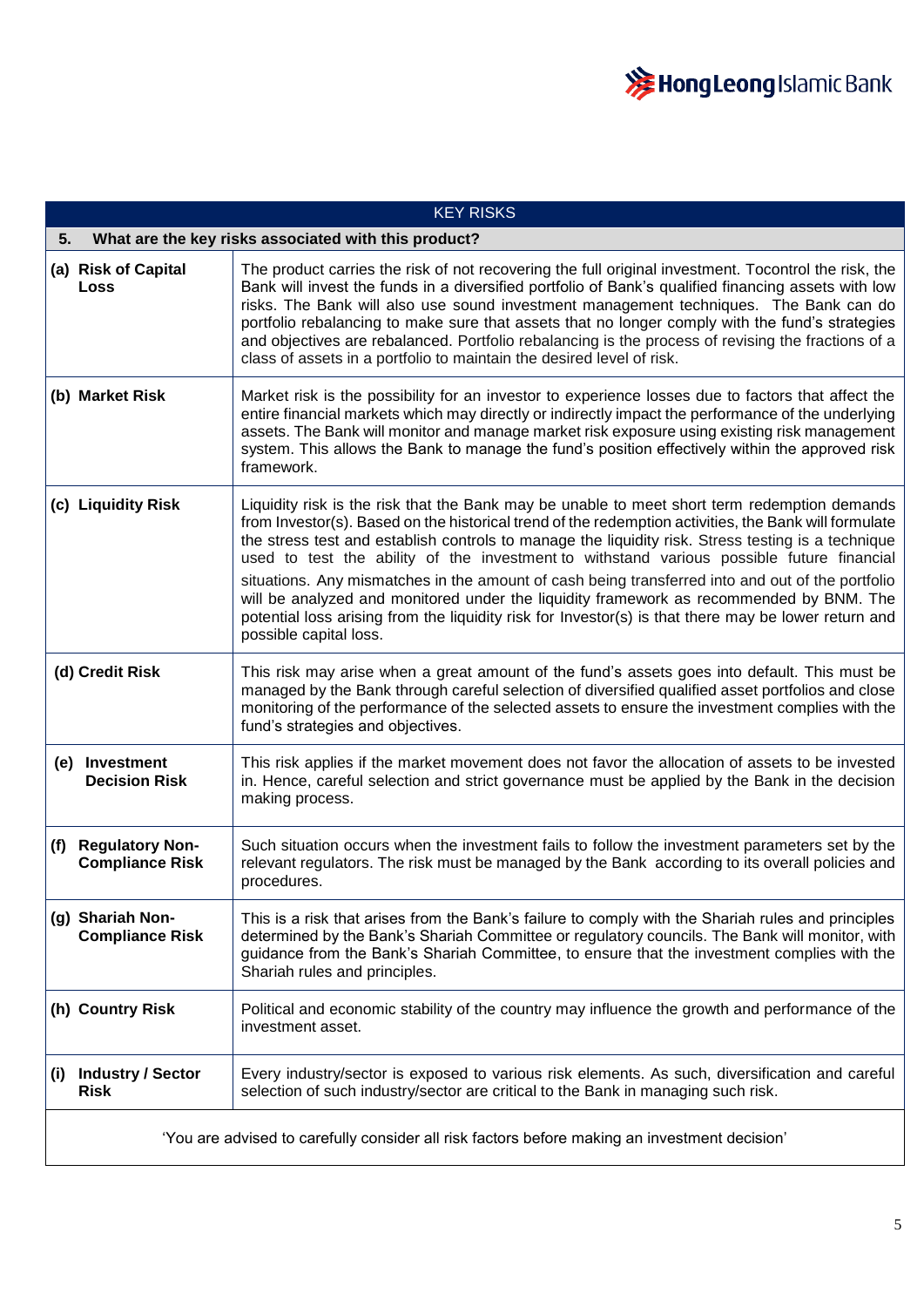